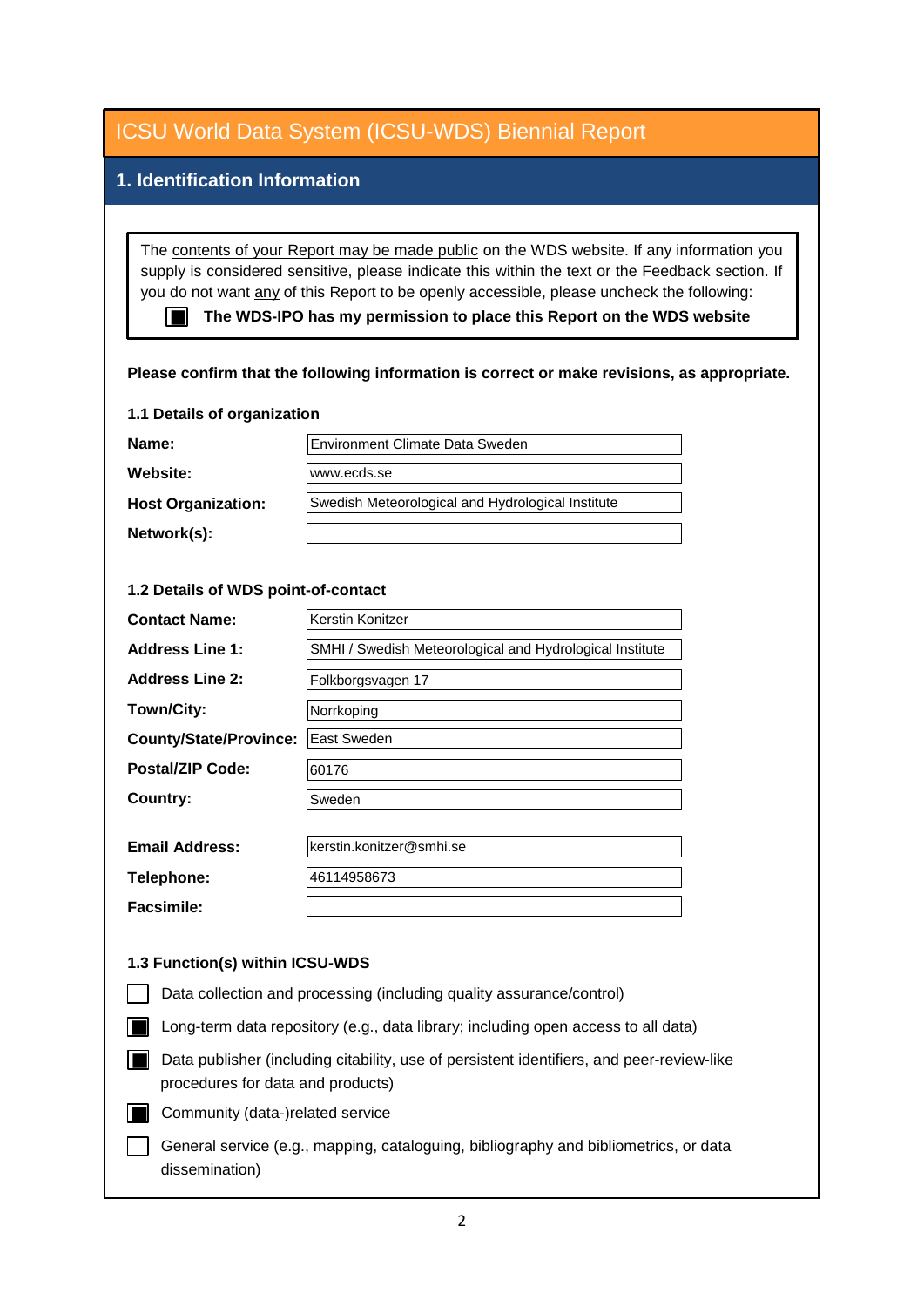### **2. Remit & Status**

#### **2.1 Please provide a short summary of the remit of your organization. [Max. ≈ 250 words]**

Environment Climate Data Sweden (ECDS) is a Swedish openly accessible research e-infrastructure and the national access point to decentralized environmental and climate data resources. ECDS is managing a metadata portal and supports researchers in data sharing enabling them to identify, locate, access and cite research datasets. The facility also offers services for long-term data storage and mints persistent identifiers on user request.

The ECDS data services strive at being relevant for a diverse group of researchers and are especially addressing the long tail data. Open Access is the default principle allowing new researchers and their data to be integrated thereby subsequently increasing the collaborative data landscape.

The ECDS mission with the product and services it offers are described in a strategic plan. The strategic plan is determined for a five year period and activities are specified in annual work plans.

Annual reports and operational plans are published at www.ecds.se

#### Guidance

- Include here
	- o The mission of your organization and its responsibilities
	- o Links to strategic documents/business plans for achieving this mission
	- o Any stakeholders, for example, data producers/depositors and user community(ies)

#### **2.2 Please provide a short summary of the current status of your organization. [Max. ≈ 250 words]**

ECDS is funded by the Swedish Research Council with about € 500 000 per year and is hosted by the Swedish Meteorological and Hydrological Institute. The service for storage is run in collaboration with the Swedish National Infrastructure for Computing (SNIC) hosted by Uppsala University. ECDS is run as an independent entity with its own board and accounting. The staffs are two part time data managers, a team  $\vert$ of computing professionals, a part time communication manager and a full time director.

The ECDS metadata portal www.ecds.se was launched in 2011 to increase the sharing of scientific data and metadata. The portal has about 500 visitors per month. In 2014 ECDS became a Regular Member of the ICSU-WDS.

The Swedish Research Council have decided on a new funding model for the Swedish research infrastructures which will be applied from 2015. All infrastructires are to be run by consortiums and the partners including the host organisation are to cofinance the infrastructures by at least 50 %. The new requirements from the Swedish Research Council will affect the mangement of ECDS but it is still uncertain how. A meeting with ECDS' Scientific Advisory Committee will take place March 4th 2015.

#### **Guidance**

- Give details on your
	- o Organizational structure, including the connections to your host organization
	- o Funding
	- o Staffing levels
	- o Usage statistics, for instance, number of national/international users or downloads
- In particular, please indicate any changes to the above over the last two years and whether any changes are anticipated to occur within the next two years.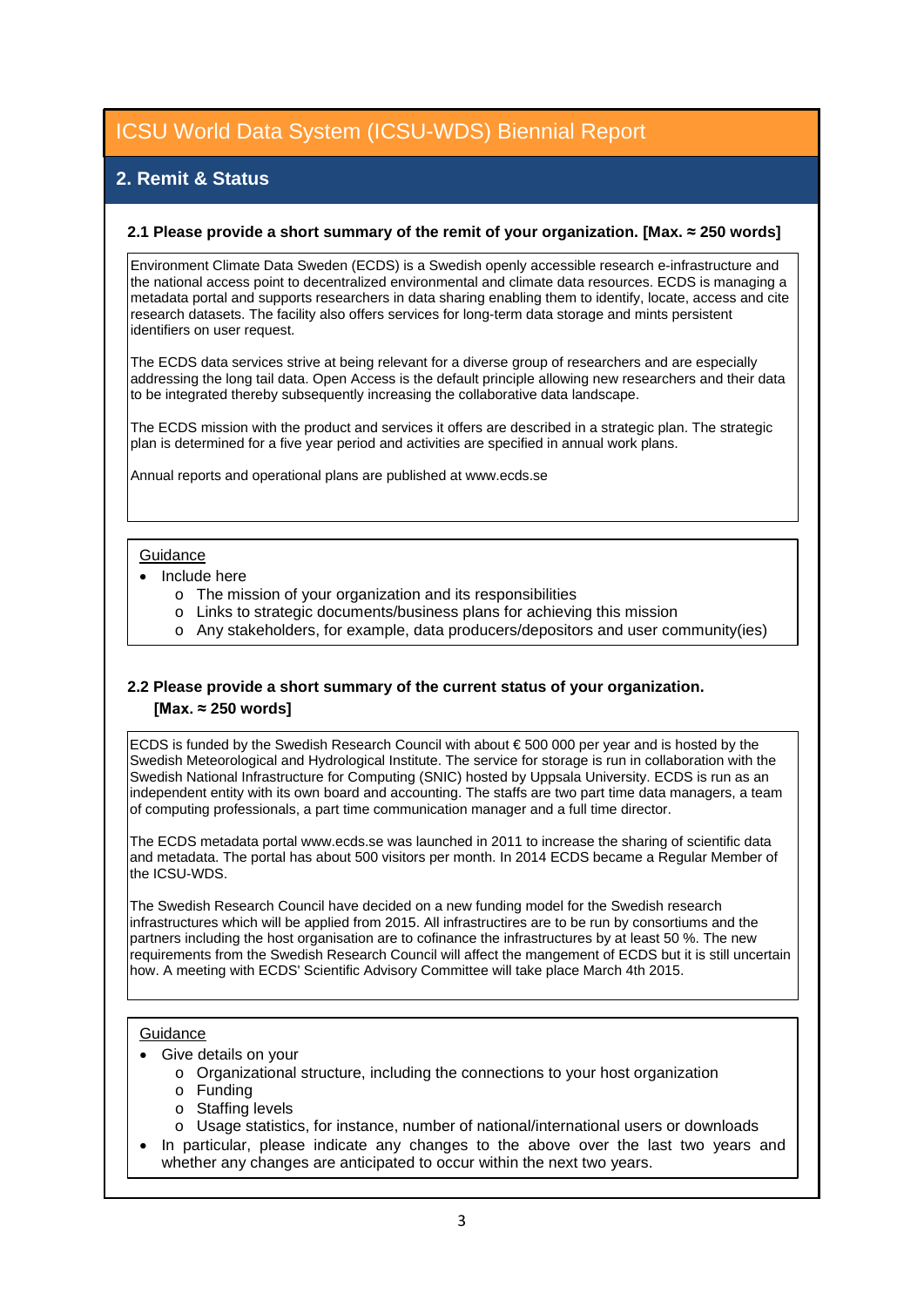#### **3. Activities & Developments**

**Note: In this section, you may wish to cite other reports your organization has generated (e.g., annual reports), as deemed necessary. Please provide links to those reports here and reference them in your responses. [Free text]**

www.ecds.se (the annual report for 2014 will be published in the beginning of March 2015)

#### **3.1 Please list any major conferences/meetings attended by your organization over the previous two years. [Max. ≈ 100 words]**

WDS Members' Forum, 2 November 2014, Delhi, India SciDataCon 2014, 2 - 5 November 2014, Delhi, India RDA Fourth Plenary Meeting, 22 - 24 September 2014, Amsterdam, Netherlands FOSS4G conference, 8 - 13 September 2014, Portland, USA RDA Third Plenary Meeting, 26 - 28 March 2014, Dublin, Ireland

#### **3.2 Please list any major articles or research papers produced by your organization over the previous two years. [Max. ≈ 100 words]**

Not applicable

#### **3.3 Please list any capacity building/training efforts by your organization over the previous two years. [Max. ≈ 100 words]**

# **3.4 Please mention any engagement by your organization with ICSU research programmes (list available here) and with WDS (e.g., in Working Groups). [Max. ≈ 100 words]** Not applicable<br>3.4 Please mention any engagement by your organization with ICSU research programm<br><u>(list available here</u>) and with WDS (e.g., in Working Groups). [Max. ≈ 100 words]<br>Not applicable but indirectly ECDS have

programmes, interdisciplinary bodies and other activities such as GOOS, IPY, GEO and subsequently GEOSS.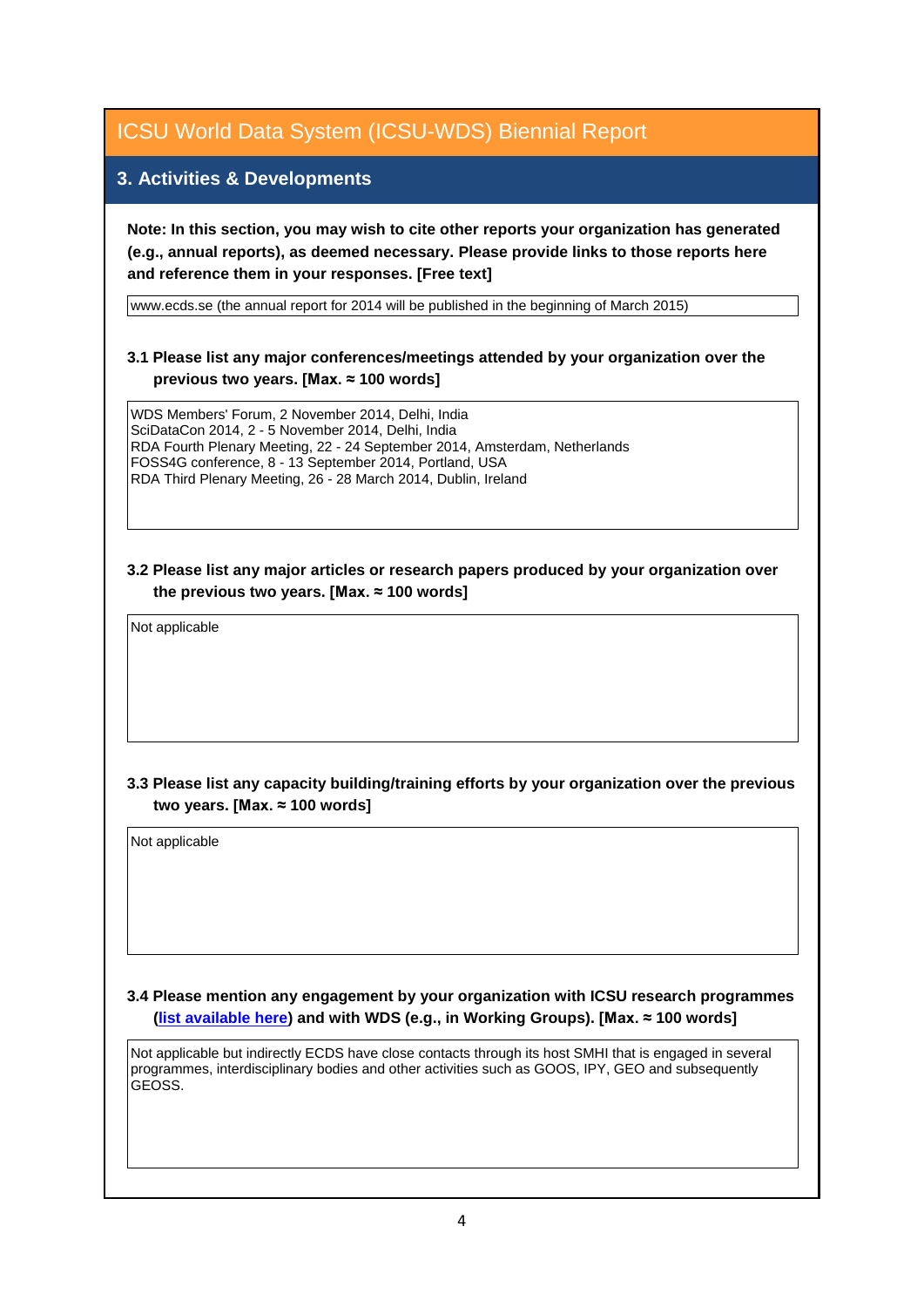#### **3. Activities & Developments (Continued)**

#### **3.5 Please give an overview of the status of any previously ongoing and new scientific and technological developments within your organization over the previous two years. [Max. ≈ 200 words]**

The present technical platform for the ECDS data portal comes with a portfolio of advanced standards for the exchange of metadata in two directions (harvesting and dissemination) and thus provides excellent technical prerequisites for the integration with both national and international portals. All ECDS data and metadata are stored in relational database management systems. The portal is up to now based on GeoNetwork open source.

The ECDS portal has in 2014 been undergoing a major development and a new technical platform is being shaped in CKAN (Comprehensive Knowledge Archive Network) which offers more simple and user-friendly functions. The new portal with new interfaces for registration-, search for- and storage of data will be on-line in March 2015.

#### **3.6 Please give an overview of any new data, products, and services offered by your organization over the previous two years. [Max. ≈ 200 words]**

ECDS uses freely accessible repositories and

- offers a simple self-service registration for data and metadata providers,

- lowers barriers to upload and store smaller scientific data sets into the Swestore repository,
- enables users to share their data and metadata with other researchers.

ECDS is optimized for researchers who

- do not have adequate facilities for storing research data with metadata,

- cannot guarantee long-term persistence of their locally-stored data, and
- do not have adequate facilities to easily share data or metadata.

Since the launch of ECDS, continuous support and development of the services has been undertaken.

#### **3.7 Please give an overview of any new standards or best practices adopted by your organization over the previous two years. [Max. ≈ 200 words]**

Not applicable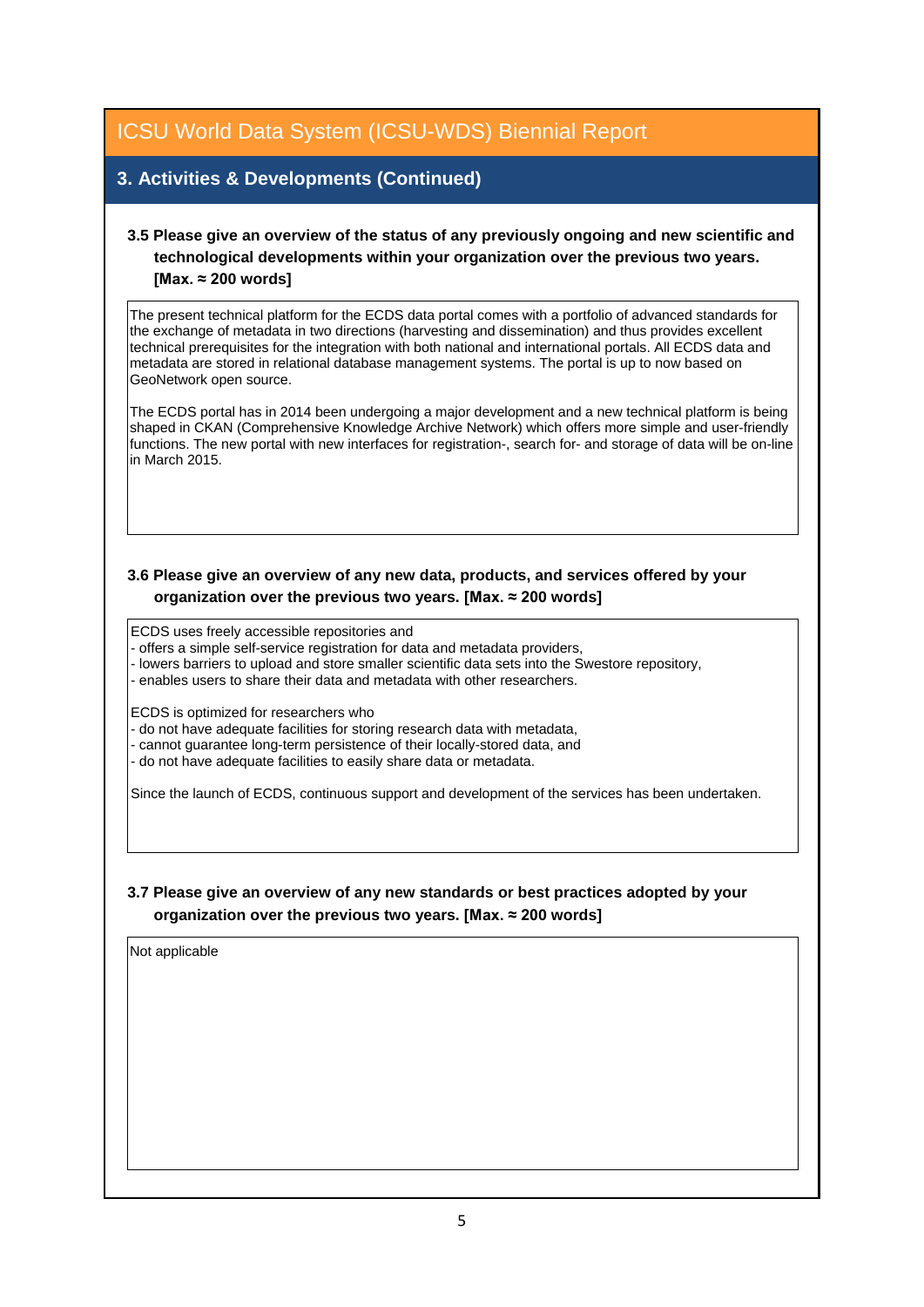#### **4. Assessment & Accreditation**

#### **4.1 Please supply details of any formal assessment or accreditation your organization has undergone within the last two years (other than WDS certification). [Max. ≈ 100 words]**

To ensure a coherent approach to research data access and to be able to integrate its services in an international collaborative data infrastructure, the ECDS architecture and metadata profiles are based on international standards. The ECDS metadata profile is based on the international standard ISO 19115. The profile is also influenced by the European INSPIRE metadata profile as a service for those researchers who wish to be INSPIRE compliant.

The host's (SMHI) management system is certified and meets the requirements of ISO 9001:2008 (quality management) and ISO 14001: 2004 (Environmental Management) thereby permeating the ECDS business.

#### **Guidance**

• An assessment or accreditation should ideally be performed by external body, for example, the Data Seal of Approval, an umbrella organization (network), or certification under ISO 9001. However, it may also include the adoption of an internal Quality Management System/Framework without official ISO 9001 certification. If your organization has a documented Quality Manual, please mention this and attach it to your report.

#### **4.2 Please list any changes within your organization related to its accreditation as a WDS Member. In particular, please refer to any feedback given by the Reviewers of your organization's application on WDS criteria that required future clarification or improvement. [Max. ≈ 450 words]**

As mentioned in section 3.5, ECDS is building a new technical platform for the metadata portal to be launched in March 2015. The graphical design / profile will also be renewed including the content of the website. The feedback from the reviewers concerning clarifying the staff structure and the scope of "environmental data" is been given attention and will be clarified at the new website.

ECDS applies a wide interpretation of the environmental field, and will indicate this more clearly in its plans and communication.

The issue if ECDS will take on the role as being an data archive has been raised and will be discussed further at the meeting with the Scientific Advisory Committee to be held early 2015.